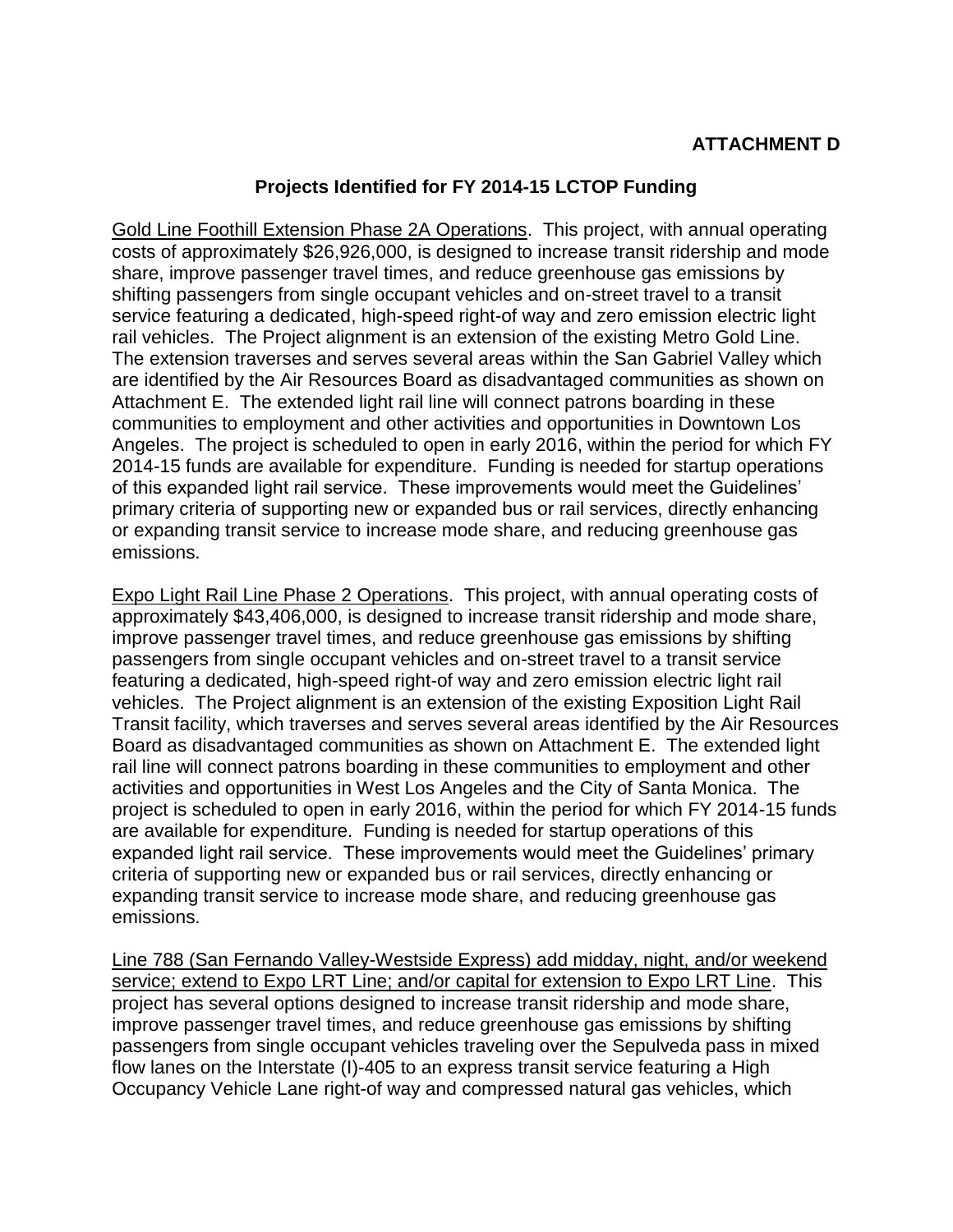produce less greenhouse gases than conventional automobile engines. The Project alignment provides an early opportunity for improved transit access via the Sepulveda Pass, as Metro is in the process of exploring options for implementing a high speed premium transit service on the alignment. An express service was implemented beginning December 14, 2014, providing service between Van Nuys Boulevard in San Fernando Valley, Wilshire/Veteran, and Wilshire/Westwood. There are several options to enhance this service:

**Service enhancements on existing alignment.** This option can be further broken down into midday, night, and/or weekend service expansion. All of these alternatives, combined, have annual costs of up to approximately \$5,770,000. These proposed expansions would allow increased modeshare as additional commuters and travelers have expanded options and greater ability to rely on the service schedule to meet their mobility needs. All of these service enhancements would use existing buses running on the current alignment, and could be implemented as soon as December 2015, within the period for which FY 2014-15 funds are available for expenditure. Funding is needed for operations of these service expansions.

**Extension to Expo LRT Line.** This option, with annual costs of \$924,000, is another opportunity for service expansion but which requires additional buses and the identification of an extended alignment. With the opening of the Expo Light Rail Line Phase 2, anticipated early 2016, the service could be extended south from its current terminus at Wilshire and Veteran to the Expo LRT Line. This extension would greater serve riders from several bus lines in the San Fernando Valley which traverse and serve areas that are identified by the Air Resources Board as disadvantaged communities as shown on Attachment E. The service would increase connections for patrons boarding in these communities to educational, employment, and other activities and opportunities in West Los Angeles.

**Capital needs for extension to Expo LRT Line.** This option, with total cost of \$1,000,000, would support the extension of service to the Expo LRT Line. Funding is needed for two additional clean fuel buses to accommodate the expanded service.

All of the improvements described would meet the Guidelines' primary criteria of supporting new or expanded bus or rail services, directly enhancing or expanding transit service to increase mode share, and reducing greenhouse gas emissions.

Silver Line Service Enhancement – add midday service. This project is designed to increase transit ridership and mode share, improve passenger travel times, and reduce greenhouse gas emissions by shifting passengers from single occupant vehicles traveling in mixed flow lanes on the I-110 and I-10 and city streets in Downtown Los Angeles to a Bus Rapid Transit service featuring a High Occupancy Vehicle Lane rightof way and compressed natural gas vehicles, which produce less greenhouse gases than conventional automobile engines. This popular service has been in place since December 13, 2009. This service enhancement would require funds for operations and/or capital needs.